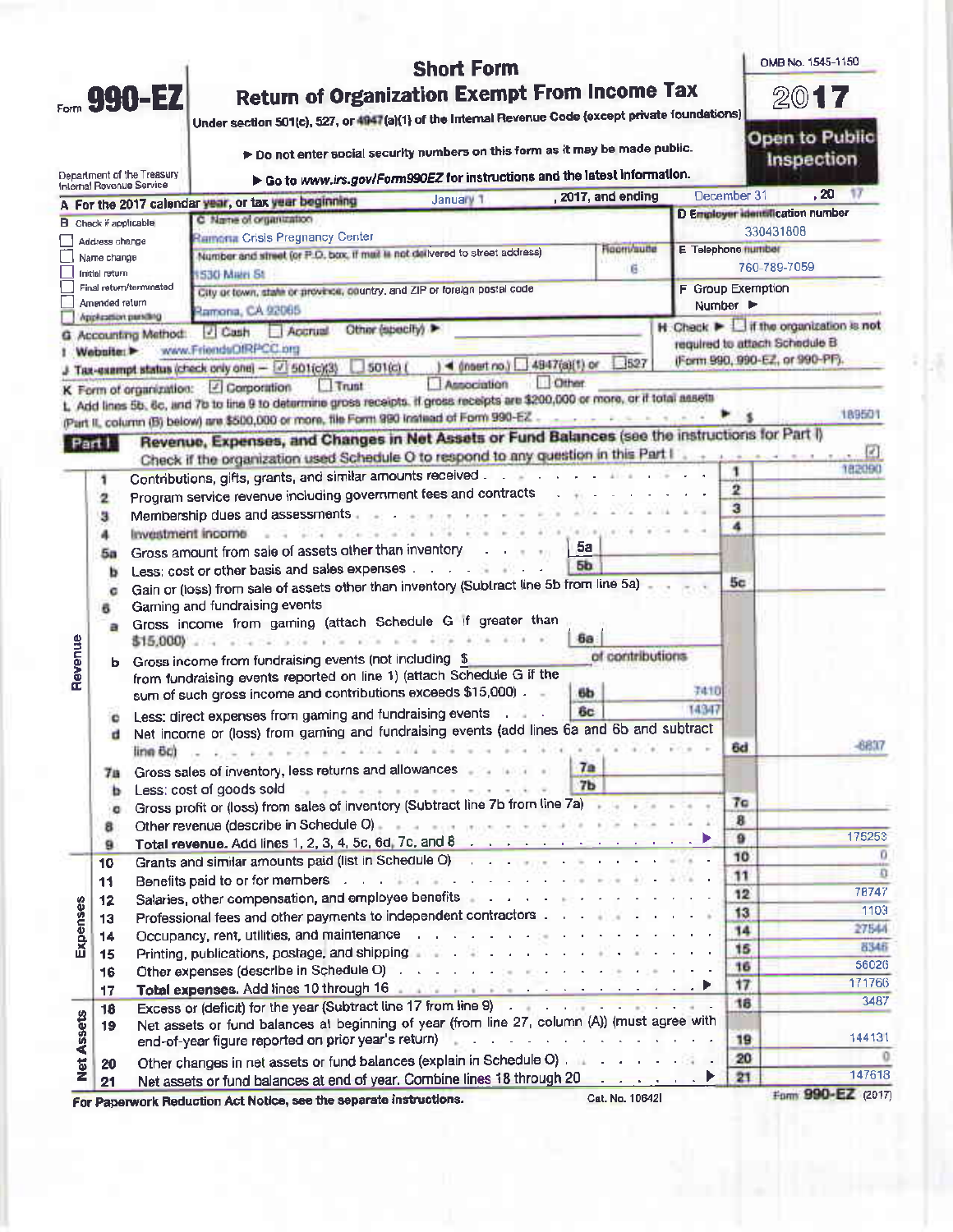| Part II | Balance Sheets (see the instructions for Part II)<br>Check if the organization used Schedule O to respond to any question in this Part II                                                                                                                                                         |                                                                                                                                   |                                                                   |                                             |        |                                                                         |
|---------|---------------------------------------------------------------------------------------------------------------------------------------------------------------------------------------------------------------------------------------------------------------------------------------------------|-----------------------------------------------------------------------------------------------------------------------------------|-------------------------------------------------------------------|---------------------------------------------|--------|-------------------------------------------------------------------------|
|         |                                                                                                                                                                                                                                                                                                   |                                                                                                                                   |                                                                   | (A) Beginning of year.                      |        | <b>B</b> ) End of year                                                  |
|         | Cash, savings, and investments                                                                                                                                                                                                                                                                    |                                                                                                                                   |                                                                   | 144131 22                                   |        | 147618                                                                  |
| 22      |                                                                                                                                                                                                                                                                                                   |                                                                                                                                   |                                                                   | Ð                                           | 23     |                                                                         |
| 23      | Land and buildings.<br>Other assets (describe in Schedule O)                                                                                                                                                                                                                                      |                                                                                                                                   |                                                                   |                                             | 0 24   | $\mathbf 0$                                                             |
| 24      |                                                                                                                                                                                                                                                                                                   |                                                                                                                                   |                                                                   | 144131 25                                   |        | 147618                                                                  |
| 25      | Total assets<br>Total liabilities (describe in Schedule O)                                                                                                                                                                                                                                        |                                                                                                                                   |                                                                   |                                             | 26     | n                                                                       |
| 26      | Net assets or fund balances (line 27 of column (B) must agree with line 21)                                                                                                                                                                                                                       |                                                                                                                                   |                                                                   | 144131                                      | 27     | 147618                                                                  |
| 27      | Part III                                                                                                                                                                                                                                                                                          | Statement of Program Service Accomplishments (see the instructions for Part III)                                                  |                                                                   |                                             |        |                                                                         |
|         | What is the organization's primary exempt purpose? assisting teens and women to have healthy beties                                                                                                                                                                                               | Check if the organization used Schedule O to respond to any question in this Part III                                             |                                                                   |                                             |        | Expenses<br>Flecaulred for auction<br>501(c)(3) and 501(c)(4)           |
|         | Describe the organization's program service accomplishments for each of its three largest program services,<br>as measured by expenses. In a clear and concise manner, describe the services provided, the number of<br>persons benefited, and other relevant information for each program title. |                                                                                                                                   |                                                                   |                                             | описа. | organizations; optional for                                             |
|         | Pregnancy fests and crisis courseling provided to 113 teens and women from the community                                                                                                                                                                                                          |                                                                                                                                   |                                                                   |                                             |        |                                                                         |
|         |                                                                                                                                                                                                                                                                                                   |                                                                                                                                   |                                                                   |                                             |        |                                                                         |
|         |                                                                                                                                                                                                                                                                                                   |                                                                                                                                   |                                                                   |                                             |        | 43000                                                                   |
|         | (Grants \$                                                                                                                                                                                                                                                                                        | ) If this amount includes foreign grants, check here                                                                              |                                                                   |                                             | 28a    |                                                                         |
|         | 52 prenatal exams and limited scope OB ultrasounds                                                                                                                                                                                                                                                |                                                                                                                                   |                                                                   |                                             |        |                                                                         |
|         |                                                                                                                                                                                                                                                                                                   |                                                                                                                                   |                                                                   |                                             |        |                                                                         |
|         |                                                                                                                                                                                                                                                                                                   |                                                                                                                                   |                                                                   |                                             |        |                                                                         |
|         | (Grants \$                                                                                                                                                                                                                                                                                        | ) If this amount includes foreign grants, check here a service                                                                    |                                                                   | ÞП                                          | 29a    | 83900                                                                   |
| 30      | 1344 client visits for group and individual support services, classes and other appointments                                                                                                                                                                                                      |                                                                                                                                   |                                                                   | ----------------------------                |        |                                                                         |
|         |                                                                                                                                                                                                                                                                                                   |                                                                                                                                   |                                                                   |                                             |        |                                                                         |
|         |                                                                                                                                                                                                                                                                                                   |                                                                                                                                   |                                                                   |                                             |        |                                                                         |
|         | (Grants \$                                                                                                                                                                                                                                                                                        | ) If this amount includes foreign grants, check here                                                                              |                                                                   |                                             | 30a    | 37000                                                                   |
|         |                                                                                                                                                                                                                                                                                                   |                                                                                                                                   |                                                                   |                                             |        |                                                                         |
|         |                                                                                                                                                                                                                                                                                                   |                                                                                                                                   |                                                                   |                                             |        |                                                                         |
|         | Other program services (describe in Schedule O)                                                                                                                                                                                                                                                   |                                                                                                                                   | a strik and with what most new                                    | Đ                                           | 31a    |                                                                         |
|         | (Grants \$                                                                                                                                                                                                                                                                                        | ) If this amount includes foreign grants, check here and a control                                                                |                                                                   |                                             | 32     |                                                                         |
|         | 32 Total program service expenses (add lines 28a through 31a)                                                                                                                                                                                                                                     |                                                                                                                                   |                                                                   |                                             |        |                                                                         |
| 31      | Part IV                                                                                                                                                                                                                                                                                           | List of Officers, Directors, Trustees, and Key Employees (list each one even if not compensated-see the instructions for Part IV) |                                                                   |                                             |        |                                                                         |
|         |                                                                                                                                                                                                                                                                                                   | Check if the organization used Schedule O to respond to any question in this Part IV                                              | (c) Reportation                                                   | <b>00 Heath benefits.</b>                   |        | 141000                                                                  |
|         | (a) Name and title                                                                                                                                                                                                                                                                                | (b) Average<br>hours per week<br>devoted to position                                                                              | compensation.<br>(Forms W-2/1099-MSC)<br>(if not paid, enter -0-) | benefit plans, and<br>deferred compensation |        | horitications to ampleyee (e) Entimated amount of<br>collaamigens reduc |
|         | Anita Krisik                                                                                                                                                                                                                                                                                      | 40                                                                                                                                |                                                                   |                                             |        |                                                                         |
|         | <b>Executive Director</b>                                                                                                                                                                                                                                                                         |                                                                                                                                   | 45755                                                             |                                             | 13447  |                                                                         |
|         | <b>Beverly Hubbard</b>                                                                                                                                                                                                                                                                            |                                                                                                                                   |                                                                   |                                             |        |                                                                         |
|         | <b>Board Chair</b>                                                                                                                                                                                                                                                                                | 5                                                                                                                                 | σ                                                                 |                                             | Đ      |                                                                         |
|         |                                                                                                                                                                                                                                                                                                   |                                                                                                                                   |                                                                   |                                             |        |                                                                         |
|         | Mary Deal                                                                                                                                                                                                                                                                                         | 5                                                                                                                                 |                                                                   |                                             |        |                                                                         |
|         | <b>Board Secretary/Treasurer</b>                                                                                                                                                                                                                                                                  |                                                                                                                                   |                                                                   |                                             |        |                                                                         |
|         | Saul Villagornez                                                                                                                                                                                                                                                                                  | ā                                                                                                                                 |                                                                   |                                             | Đ      |                                                                         |
|         | <b>Board Member</b>                                                                                                                                                                                                                                                                               |                                                                                                                                   |                                                                   |                                             |        |                                                                         |
|         | <b>Melanie MacPetrie</b>                                                                                                                                                                                                                                                                          | ö.                                                                                                                                | U                                                                 |                                             | Ð      |                                                                         |
|         | <b>Board Member</b>                                                                                                                                                                                                                                                                               |                                                                                                                                   |                                                                   |                                             |        |                                                                         |
|         |                                                                                                                                                                                                                                                                                                   |                                                                                                                                   |                                                                   |                                             |        |                                                                         |
|         |                                                                                                                                                                                                                                                                                                   |                                                                                                                                   |                                                                   |                                             |        |                                                                         |
|         |                                                                                                                                                                                                                                                                                                   |                                                                                                                                   |                                                                   |                                             |        |                                                                         |
|         |                                                                                                                                                                                                                                                                                                   |                                                                                                                                   |                                                                   |                                             |        |                                                                         |
|         |                                                                                                                                                                                                                                                                                                   |                                                                                                                                   |                                                                   |                                             |        |                                                                         |
|         |                                                                                                                                                                                                                                                                                                   |                                                                                                                                   |                                                                   |                                             |        |                                                                         |
|         |                                                                                                                                                                                                                                                                                                   |                                                                                                                                   |                                                                   |                                             |        |                                                                         |
|         |                                                                                                                                                                                                                                                                                                   |                                                                                                                                   |                                                                   |                                             |        |                                                                         |
|         |                                                                                                                                                                                                                                                                                                   |                                                                                                                                   |                                                                   |                                             |        | 59202                                                                   |
|         |                                                                                                                                                                                                                                                                                                   |                                                                                                                                   |                                                                   |                                             |        |                                                                         |
|         |                                                                                                                                                                                                                                                                                                   |                                                                                                                                   |                                                                   |                                             |        |                                                                         |
|         |                                                                                                                                                                                                                                                                                                   |                                                                                                                                   |                                                                   |                                             |        |                                                                         |
|         |                                                                                                                                                                                                                                                                                                   |                                                                                                                                   |                                                                   |                                             |        |                                                                         |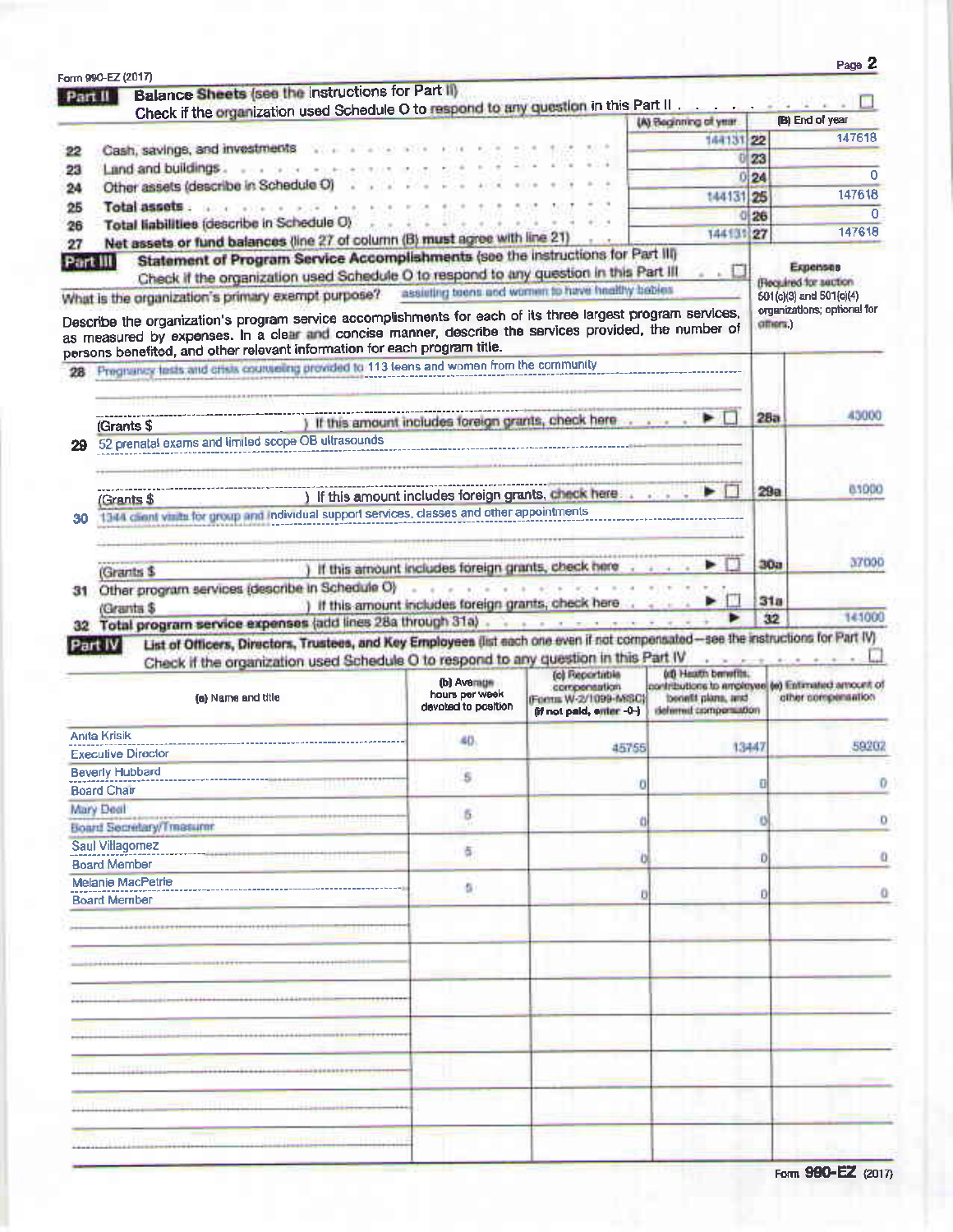| Part V | Form 990-EZ (2017)<br>Other Information (Note the Schedule A and personal benefit contract statement requirements in the                                                                                                                                                                     |                   |              |                    |
|--------|----------------------------------------------------------------------------------------------------------------------------------------------------------------------------------------------------------------------------------------------------------------------------------------------|-------------------|--------------|--------------------|
|        | instructions for Part V.) Check if the organization used Schedule O to respond to any question in this Part V                                                                                                                                                                                |                   |              | $\Box$             |
|        |                                                                                                                                                                                                                                                                                              |                   | Yes          | <b>No</b>          |
| 33     | Did the organization engage in any significant activity not previously reported to the IRS? If "Yes," provide a                                                                                                                                                                              |                   |              |                    |
|        | and the contract of the contract of<br>detailed description of each activity in Schedule O                                                                                                                                                                                                   | 33                |              | √                  |
| 34     | Were any significant changes made to the organizing or governing documents? If "Yes," attach a conformed<br>copy of the amended documents if they reflect a change to the organization's name. Otherwise, explain the                                                                        |                   |              |                    |
|        | change on Schedule O (see instructions)                                                                                                                                                                                                                                                      | 34                |              | $\sqrt{2}$         |
|        | Did the organization have unrelated business gross income of \$1,000 or more during the year from business                                                                                                                                                                                   |                   |              |                    |
| 35a    | the company's company's company's<br>activities (such as those reported on lines 2, 6a, and 7a, among others)? .                                                                                                                                                                             | 35a               |              | $\sqrt{2}$         |
| b.     | If "Yes" to line 35a, has the organization filed a Form 990-T for the year? If "No," provide an explanation in Schedule O                                                                                                                                                                    | 35 <sub>b</sub>   |              |                    |
| ۰      | Was the organization a section 501(c)(4), 501(c)(5), or 501(c)(6) organization subject to section 6033(e) notice,<br>reporting, and proxy tax requirements during the year? If "Yes," complete Schedule C, Part III                                                                          | 35c               |              | √                  |
| 36     | Did the organization undergo a liquidation, dissolution, termination, or significant disposition of net assets                                                                                                                                                                               |                   |              | √                  |
|        | during the year? If "Yes," complete applicable parts of Schedule N<br> 37a                                                                                                                                                                                                                   | 36                |              |                    |
| 37a    | Enter amount of political expenditures, direct or indirect, as described in the instructions                                                                                                                                                                                                 | 37 <sub>b</sub>   |              | ✓                  |
| b      | Did the organization file Form 1120-POL for this year?<br>Did the organization borrow from, or make any loans to, any officer, director, trustee, or key employee or were                                                                                                                    |                   |              |                    |
| 38a    | any such loans made in a prior year and still outstanding at the end of the tax year covered by this return?                                                                                                                                                                                 | 38a               |              | √                  |
| b      | 38 <sub>b</sub><br>If "Yes," complete Schedule L, Part II and enter the total amount involved                                                                                                                                                                                                |                   |              |                    |
| 39     | Section 501(c)(7) organizations. Enter:                                                                                                                                                                                                                                                      |                   |              |                    |
| а      | 39a<br>Initiation fees and capital contributions included on line 9 (a) and a contract of the contribution                                                                                                                                                                                   |                   |              |                    |
| Þ      | <b>39b</b><br>Gross receipts, included on line 9, for public use of club facilities and all all all all all all all all all                                                                                                                                                                  |                   |              |                    |
| 40a    | Section 501(c)(3) organizations. Enter amount of tax imposed on the organization during the year under:<br>: section 4955<br>; section 4912<br>section 4911                                                                                                                                  |                   |              |                    |
| ь      | Section 501(c)(3), 501(c)(4), and 501(c)(29) organizations. Did the organization engage in any section 4958                                                                                                                                                                                  |                   |              |                    |
|        | excess benefit transaction during the year, or did it engage in an excess benefit transaction in a prior year<br>that has not been reported on any of its prior Forms 990 or 990-EZ? If "Yes," complete Schedule L, Part I                                                                   | 40b               |              |                    |
|        | Section 501(c)(3), 501(c)(4), and 501(c)(29) organizations. Enter amount of tax imposed                                                                                                                                                                                                      |                   |              |                    |
| ۰      | on organization managers or disqualified persons during the year under sections 4912,                                                                                                                                                                                                        |                   |              |                    |
|        | 4955, and 4958 $\frac{1}{2}$ and $\frac{1}{2}$ and $\frac{1}{2}$ and $\frac{1}{2}$ and $\frac{1}{2}$ and $\frac{1}{2}$ and $\frac{1}{2}$ and $\frac{1}{2}$ and $\frac{1}{2}$ and $\frac{1}{2}$ and $\frac{1}{2}$ and $\frac{1}{2}$ and $\frac{1}{2}$ and $\frac{1}{2}$ and $\frac{1}{2}$     |                   |              |                    |
| đ      | Section 501(c)(3), 501(c)(4), and 501(c)(29) organizations. Enter amount of tax on line                                                                                                                                                                                                      |                   |              |                    |
|        | 40c reimbursed by the organization and the contract of the contract of the contract of the contract of the contract of the contract of the contract of the contract of the contract of the contract of the contract of the con                                                               |                   |              |                    |
| ≕ø     | All organizations. At any time during the tax year, was the organization a party to a prohibited tax shelter                                                                                                                                                                                 | <b>40e</b>        |              | √                  |
| 41     | List the states with which a copy of this return is filed > California                                                                                                                                                                                                                       |                   | 760-789-7059 |                    |
| 42a    | Telephone no. ▶<br>The organization's books are in care of Anila Krisik<br>$ZIP + 4$                                                                                                                                                                                                         |                   | 92065        |                    |
|        | Located at > 1530 Main St, Suite 6, Ramona, CA<br>Located at $\triangleright$ 1330 whall 36, 390 c, National SA Located and Interest in or a signature or other authority over<br>b At any time during the calendar year, did the organization have an interest in or a signature or other a |                   | Yes          | No                 |
|        | a financial account in a foreign country (such as a bank account, securities account, or other financial account)?                                                                                                                                                                           | 42b               |              |                    |
|        | If "Yes," enter the name of the foreign country:                                                                                                                                                                                                                                             |                   |              |                    |
|        | See the instructions for exceptions and filing requirements for FinGEN Form 114, Report of Foreign Bank and                                                                                                                                                                                  |                   |              |                    |
|        | Financial Accounts (FBAR).                                                                                                                                                                                                                                                                   |                   |              |                    |
|        | c At any time during the calendar year, did the organization maintain an office outside the United States?<br>If "Yes," enter the name of the foreign country:                                                                                                                               | 42c               |              |                    |
| 43     | Section 4947(a)(1) nonexempt charitable trusts filing Form 990-EZ in lieu of Form 1041-Check here                                                                                                                                                                                            |                   |              |                    |
|        | 43 <sup>°</sup><br>and enter the amount of tax-exempt interest received or accrued during the tax year                                                                                                                                                                                       |                   | Yes No       |                    |
|        | Did the organization maintain any donor advised funds during the year? If "Yes," Form 990 must be                                                                                                                                                                                            |                   |              |                    |
| 44a    |                                                                                                                                                                                                                                                                                              | 44a               |              | √                  |
| b.     | Did the organization operate one or more hospital facilities during the year? If "Yes," Form 990 must be<br>completed instead of Form 990-EZ (William Completed instead of Form 990-EZ) (William Completed instead of Form                                                                   | 44 <b>b</b>       |              | √                  |
| c.     | Did the organization receive any payments for indoor tanning services during the year?                                                                                                                                                                                                       | 44c               |              | $\sqrt{}$          |
| d      | If "Yes" to line 44c, has the organization filed a Form 720 to report these payments? If "No," provide an                                                                                                                                                                                    |                   |              |                    |
|        | explanation in Schedule O and a contract that is a contract of the schedule O and a contract that is a contract of the schedule O and a contract of the contract of the schedule O and a contract of the contract of the contr                                                               | <b>44d</b><br>45a |              | √                  |
| 45a    | Did the organization have a controlled entity within the meaning of section 512(b)(13)?                                                                                                                                                                                                      |                   |              |                    |
| b      | Did the organization receive any payment from or engage in any transaction with a controlled entity within the<br>meaning of section 512(b)(13)? If "Yes," Form 990 and Schedule R may need to be completed instead of                                                                       |                   |              |                    |
|        | Form 990-EZ (see instructions) and a subsequence of the set of the set of the set of the set of the set of the                                                                                                                                                                               | <b>45b</b>        |              | $\checkmark$       |
|        |                                                                                                                                                                                                                                                                                              |                   |              | Farm 990-EZ (2017) |

| Farm 990-EZ (2017) |  |
|--------------------|--|
|--------------------|--|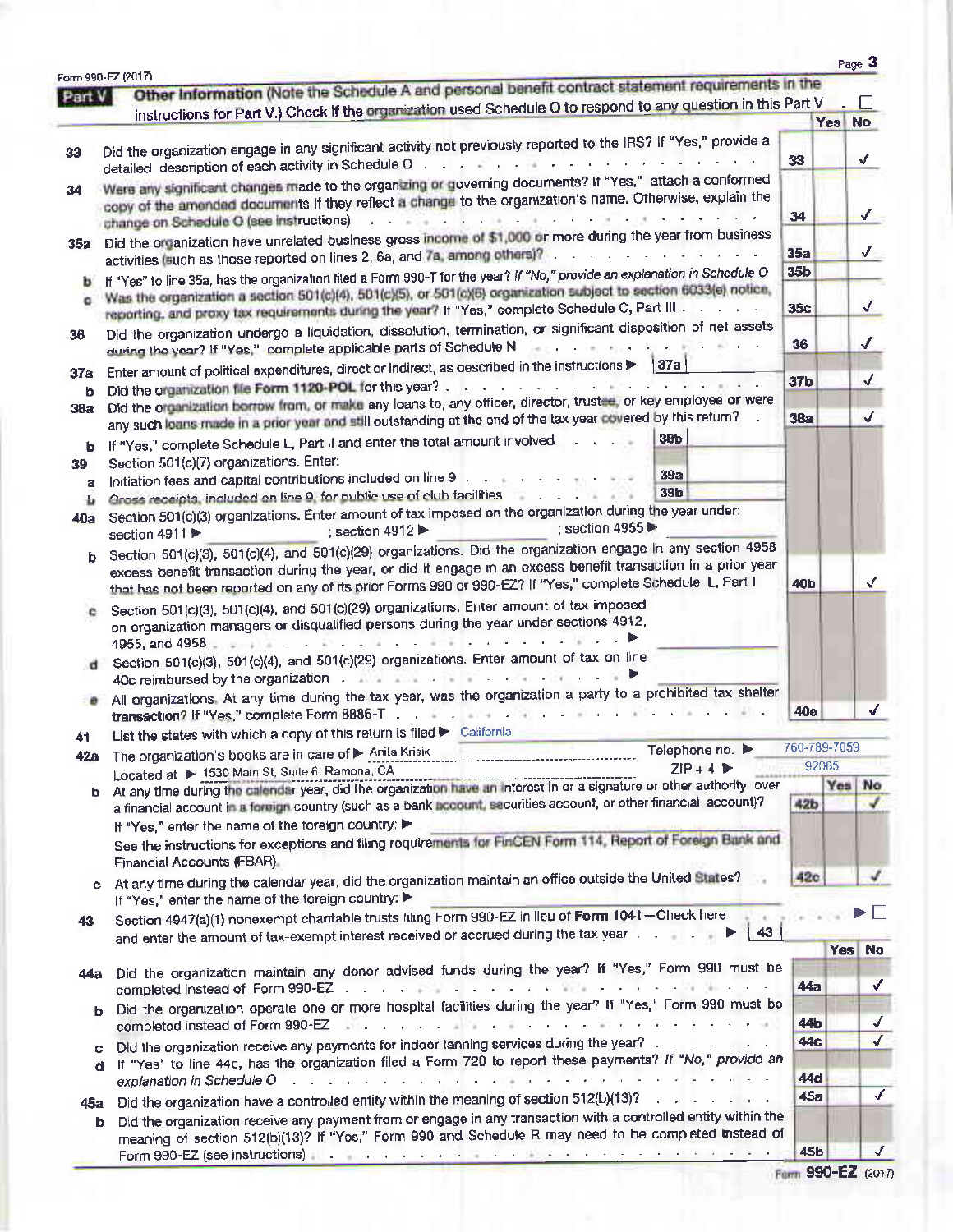| 46<br>Part VI                                                                                                                                                                                                                                                                                        |  | Did the organization engage, directly or indirectly, in political campaign activities on behalf of or in opposition                                                                                                                                                                                                       |                                                      |                                                                                                    |      |                                                                                                 |                  |                                               |        |
|------------------------------------------------------------------------------------------------------------------------------------------------------------------------------------------------------------------------------------------------------------------------------------------------------|--|---------------------------------------------------------------------------------------------------------------------------------------------------------------------------------------------------------------------------------------------------------------------------------------------------------------------------|------------------------------------------------------|----------------------------------------------------------------------------------------------------|------|-------------------------------------------------------------------------------------------------|------------------|-----------------------------------------------|--------|
|                                                                                                                                                                                                                                                                                                      |  |                                                                                                                                                                                                                                                                                                                           |                                                      | to candidates for public office? If "Yes," complete Schedule C, Part I contract to the contract of |      |                                                                                                 | 46               |                                               |        |
|                                                                                                                                                                                                                                                                                                      |  | Section 501(c)(3) organizations only<br>All section 501(c)(3) organizations must answer questions 47-49b and 52, and complete the tables for lines<br>50 and 51.<br>Check if the organization used Schedule O to respond to any question in this Part VI                                                                  |                                                      |                                                                                                    |      |                                                                                                 |                  |                                               |        |
|                                                                                                                                                                                                                                                                                                      |  |                                                                                                                                                                                                                                                                                                                           |                                                      |                                                                                                    |      |                                                                                                 |                  |                                               | Yes No |
| Did the organization engage in lobbying activities or have a section 501(h) election in effect during the tax<br>47<br>year? If "Yes," complete Schedule C, Part II<br>to although any and a<br>Is the organization a school as described in section 170(b)(1)(A)(ii)? If "Yes," complete Schedule E |  |                                                                                                                                                                                                                                                                                                                           |                                                      |                                                                                                    |      | 47                                                                                              |                  |                                               |        |
| 48<br>49а                                                                                                                                                                                                                                                                                            |  | Did the organization make any transfers to an exempt non-charitable related organization?<br>If "Yes," was the related organization a section 527 organization?                                                                                                                                                           |                                                      | and the first product and a more                                                                   |      |                                                                                                 |                  | 48<br><b>49a</b><br><b>49b</b>                |        |
| b<br>50                                                                                                                                                                                                                                                                                              |  | Complete this table for the organization's five highest compensated employees (other than officers, directors, trustees, and key<br>employees) who each received more than \$100,000 of compensation from the organization. If there is none, enter "None."                                                               |                                                      |                                                                                                    |      |                                                                                                 |                  |                                               |        |
|                                                                                                                                                                                                                                                                                                      |  | (a) Name and title of each employee                                                                                                                                                                                                                                                                                       | (b) Average<br>hours per week<br>devoted to position | (c) Reportable<br>compensation<br>(Forms W-2/1099-MSC)                                             |      | (d) Health benefits.<br>contributions to employee<br>benefit plans, and delemed<br>compensation |                  | (e) Estimated amount of<br>other compensation |        |
| none                                                                                                                                                                                                                                                                                                 |  |                                                                                                                                                                                                                                                                                                                           |                                                      |                                                                                                    |      |                                                                                                 |                  |                                               |        |
|                                                                                                                                                                                                                                                                                                      |  |                                                                                                                                                                                                                                                                                                                           |                                                      |                                                                                                    |      |                                                                                                 |                  |                                               |        |
|                                                                                                                                                                                                                                                                                                      |  |                                                                                                                                                                                                                                                                                                                           |                                                      |                                                                                                    |      |                                                                                                 |                  |                                               |        |
| <b>ALCOHOL: 011</b>                                                                                                                                                                                                                                                                                  |  |                                                                                                                                                                                                                                                                                                                           |                                                      |                                                                                                    |      |                                                                                                 |                  |                                               |        |
|                                                                                                                                                                                                                                                                                                      |  |                                                                                                                                                                                                                                                                                                                           |                                                      |                                                                                                    |      |                                                                                                 |                  |                                               |        |
|                                                                                                                                                                                                                                                                                                      |  |                                                                                                                                                                                                                                                                                                                           |                                                      |                                                                                                    |      |                                                                                                 |                  |                                               |        |
|                                                                                                                                                                                                                                                                                                      |  |                                                                                                                                                                                                                                                                                                                           |                                                      |                                                                                                    |      |                                                                                                 |                  |                                               |        |
|                                                                                                                                                                                                                                                                                                      |  | \$100,000 of compensation from the organization. If there is none, enter "None."<br>(a) Name and business address of each independent committer                                                                                                                                                                           |                                                      | (b) Type of service                                                                                |      |                                                                                                 | (c) Compensation |                                               |        |
| none                                                                                                                                                                                                                                                                                                 |  |                                                                                                                                                                                                                                                                                                                           |                                                      |                                                                                                    |      |                                                                                                 |                  |                                               |        |
|                                                                                                                                                                                                                                                                                                      |  |                                                                                                                                                                                                                                                                                                                           |                                                      |                                                                                                    |      |                                                                                                 |                  |                                               |        |
|                                                                                                                                                                                                                                                                                                      |  |                                                                                                                                                                                                                                                                                                                           |                                                      |                                                                                                    |      |                                                                                                 |                  |                                               |        |
|                                                                                                                                                                                                                                                                                                      |  |                                                                                                                                                                                                                                                                                                                           |                                                      |                                                                                                    |      |                                                                                                 |                  |                                               |        |
|                                                                                                                                                                                                                                                                                                      |  |                                                                                                                                                                                                                                                                                                                           |                                                      |                                                                                                    |      |                                                                                                 |                  |                                               |        |
|                                                                                                                                                                                                                                                                                                      |  |                                                                                                                                                                                                                                                                                                                           |                                                      |                                                                                                    |      |                                                                                                 |                  |                                               |        |
|                                                                                                                                                                                                                                                                                                      |  |                                                                                                                                                                                                                                                                                                                           |                                                      |                                                                                                    | ۰.   |                                                                                                 | σ                |                                               |        |
| 52                                                                                                                                                                                                                                                                                                   |  | d Total number of other independent contractors each receiving over \$100,000<br>Did the organization complete Schedule A? Note: All section 501(c)(3) organizations must attach a<br>completed Schedule A interview and a completed Schedule A interview and a complete                                                  |                                                      |                                                                                                    |      |                                                                                                 |                  |                                               |        |
|                                                                                                                                                                                                                                                                                                      |  | Under penalties of perjury, I declare that I have examined this return, including accompanying schedules and statements, and to the best of my knowledge and belief, it is<br>true, correct, and complete. Declaration of proparer (cither than officer) to based on all information of which preparer has any knowledge. |                                                      |                                                                                                    |      |                                                                                                 |                  |                                               |        |
| Sign<br>Here                                                                                                                                                                                                                                                                                         |  | Signature of officer<br>Anita Kristk, Executive Director<br>Type or print name and title                                                                                                                                                                                                                                  |                                                      |                                                                                                    |      | Date                                                                                            |                  |                                               |        |
| Paid                                                                                                                                                                                                                                                                                                 |  | Print/Type preparer's name                                                                                                                                                                                                                                                                                                | Preparer's signature                                 |                                                                                                    | Date | Check L<br>self-employed                                                                        | if               | <b>FTIN</b>                                   |        |
| Preparer<br><b>Use Only</b>                                                                                                                                                                                                                                                                          |  | Firm's name $\blacktriangleright$                                                                                                                                                                                                                                                                                         |                                                      |                                                                                                    |      | Firm's EIN                                                                                      |                  |                                               |        |
|                                                                                                                                                                                                                                                                                                      |  | Firm's address ><br>May the IRS discuss this return with the preparer shown above? See instructions                                                                                                                                                                                                                       |                                                      |                                                                                                    |      | Phone no.                                                                                       |                  | Yes No                                        |        |
|                                                                                                                                                                                                                                                                                                      |  |                                                                                                                                                                                                                                                                                                                           |                                                      |                                                                                                    |      |                                                                                                 |                  | Form 990-EZ (2017)                            |        |

| Form 990-EZ (2017) |  |
|--------------------|--|
|                    |  |